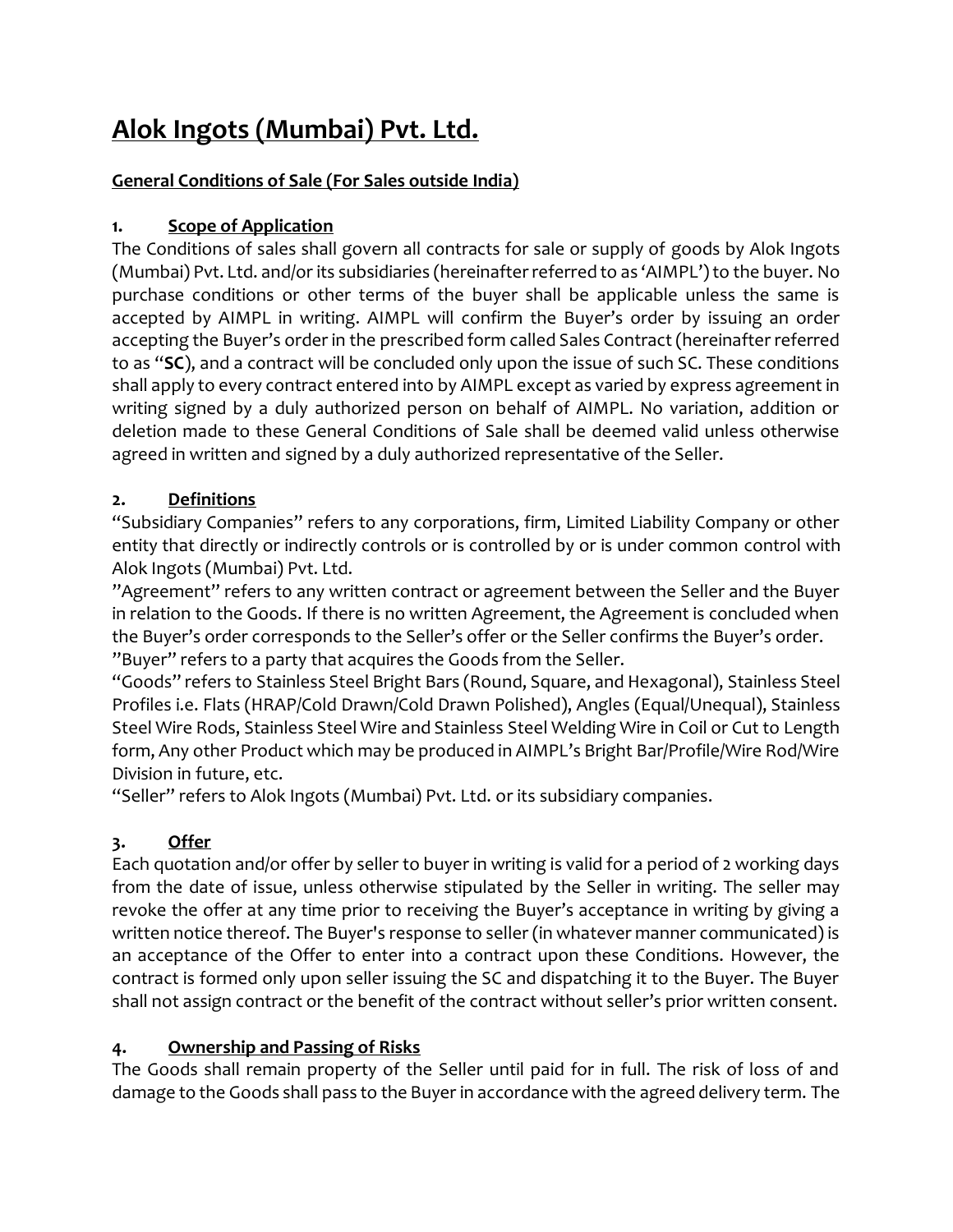seller shall holds title of the goods delivered until the Buyer has made full remittance of all other payments due from the Buyer to seller. If the Buyer sells any unpaid Goods or any part made from the same, the Buyer hereby assigns to seller a proportion of its claim on any third party equivalent to the debt for the unpaid Goods/new object sold.

## **5. Material Selection**

In the event, AIMPL gives any advice on material selection or other similar assistance, it is given free of charge without any undertaking, representation or warranty and AIMPL shall have no liability, neither compensatory nor consequential for any such advice or assistance.

# **6. Specifications**

The Goods shall meet the agreed specifications in the "SC". Statements presented in product information, handbooks, web sites, price lists or other information regarding the Goods will only be binding on AIMPL if expressly referred to in the "SC". Other than the written specifications as stated hereinabove, no other specifications shall be implied or inferred.

# **7. Payment Terms**

Prices quoted in the Offer do not include any Taxes/Duties/Levies etc. unless otherwise expressly stated. Unless otherwise is agreed, the payment is to be made according to the terms set out in the SC. The Buyer is not entitled to hold any payment even in any event including in the event of any Quality Claims/Shortages/Disputes. The Seller shall be entitled to interests for delayed payments from the date on which the payment was due until the actual payment date and to compensation for recovery costs (if any). The rate of interest for late payment shall be 24 percent per annum. The Commercial Invoices issued by the AIMPL has to be paid in FULL without any kind of deduction by the customer. Any deduction without any prior notice or approval is not acceptable and the same shall be considered as the breach of contract and the buyer shall be liable to clear the invoice with interest at the rate of 24 per cent from the date of such breach till the date of payment. If the Buyer has not paid the amount due within 21 working days or if the Buyer has notified, or it is otherwise evident, that the Buyer's payment will be seriously delayed, the Seller shall be entitled to terminate the Agreement by notice in writing to the Buyer, and to claim compensation for the loss it incurs. The applicable transport charges will be equal to the transport charges at the time of dispatch.

# **8. Price Validity**

Price Validity for Carbon Steel, Alloy Steel, Stainless 400 Series will be 2 Days max. & for SS 300 Series only 1 Day, Thereafter it will be subject to reconfirmation from the Mill.

# **9. Delivery**

On time delivery of goods is the essence of any Sales Contract and AIMPL acknowledges it and shall use its reasonable endeavors to deliver the Goods by any stated or agreed delivery date(s). However delays in delivery due to force majeure such as pandemic situation, Rolling Mill Issues, Scrap Non Availability, Scarcity of Oxygen & Argon gas or unforeseen circumstances for which we are not responsible, such as industrial unrest, strikes, lockouts,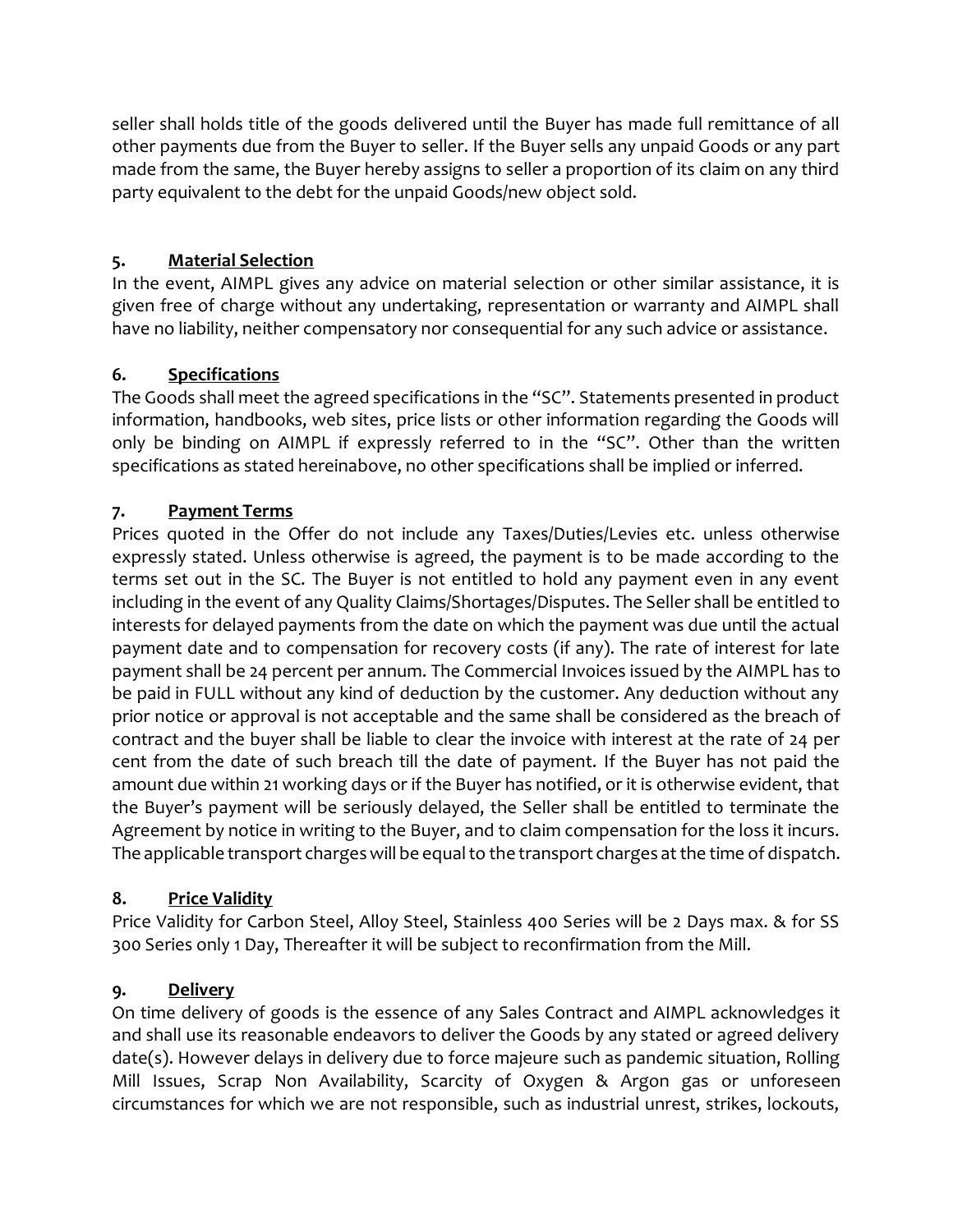lack of means of transport, difficulties in procuring raw materials, official regulations and untimely delivery by our supplies, do not constitute delay on our part and same shall be communicated with respective agent or customer. Agreed delivery terms are extended by the duration of the setback. If the impediment lasts longer than three months, then we and the seller have the right, after expiry of a reasonable period of time allotted in which to make performance, to withdraw from that part of the contract as yet unfulfilled. Claims for damages in this case are excluded. The agreed delivery date(s) means the date on which the Goods shall be ready for dispatch from AIMPL. AIMPL is entitled to divide and deliver the Goods in lots. If no delivery time is agreed, delivery shall be made according to AIMPL's capacity planning. Delivery terms are only binding on written agreement. The delivery term begins with the date of our written order confirmation, however not before receipt of the documents to be supplied by the purchaser and which are required for fulfilling the order. If we are obliged to purchase materials and services and if, after conclusion of the contract, circumstances are known to us according to which considerable deterioration in the purchaser´s assets is to be presumed, then at our choice we can either demand security within a reasonable period of time or payment without delay against delivery. If the purchaser cannot honor our this demand, then the same shall be treated as breach of contract on part of the buyer and the seller has the right to repudiate from the contract and can claim damages and will have all the legal rights against the buyer. In the event of the Buyer not taking delivery of Goods within a week of their arrival at the destination port, AIMPL reserves the right to deal with the Goods as it desires including diverting them to other Customers. The Buyer shall, without any demur, issue a No Objection Certificate for the said purpose. The buyer shall be liable to pay AIMPL the actual costs accrued on account of the buyer's failure/refusal to take delivery of the Goods from the Buyer.

#### **10. Defective Goods and Shortages**

The Goods delivered shall be free from defects. The Goods shall only be regarded as defective if the Goods do not meet the specifications set out in clause 6 above. Goods sold as Stock lots or non-prime or seconds or under similar description are sold "as is", which means that all rights to remedies and compensation for defects are waived. The Buyer has to inspect the Goods immediately on receipt and In the event of any defects or shortages in the Goods, the Buyer shall give notice to AIMPL in writing within Ten days of the Goods arriving at their named place of destination inter alia giving details of the defects/shortages. For defects that could not reasonably have been detected upon arrival of the Goods at the named place of destination, the Buyer shall notify AIMPL in writing within maximum Two months of the Goods arriving at their named place of destination. However, if the said notification is made after the expiry of Two months from receipt date, it will not have any legal effect and AIMPL will not be obliged to perform any remedy or offer any reduction in price. If the Buyer has notified AIMPL of any defects or shortages in the Goods within the stipulated time, in accordance with the terms stated above, AIMPL shall, either conduct a joint inspection of such Goods by the representatives of AIMPL and Buyer at Buyer's premises and/or at its sole discretion, ask for photographs, samples and other similar evidence supporting Buyer's claim or any other method deemed suitable to verify the claim). In the event and to the extent that the defects and/or shortages reported by the Buyer are found genuine, AIMPL shall, at its sole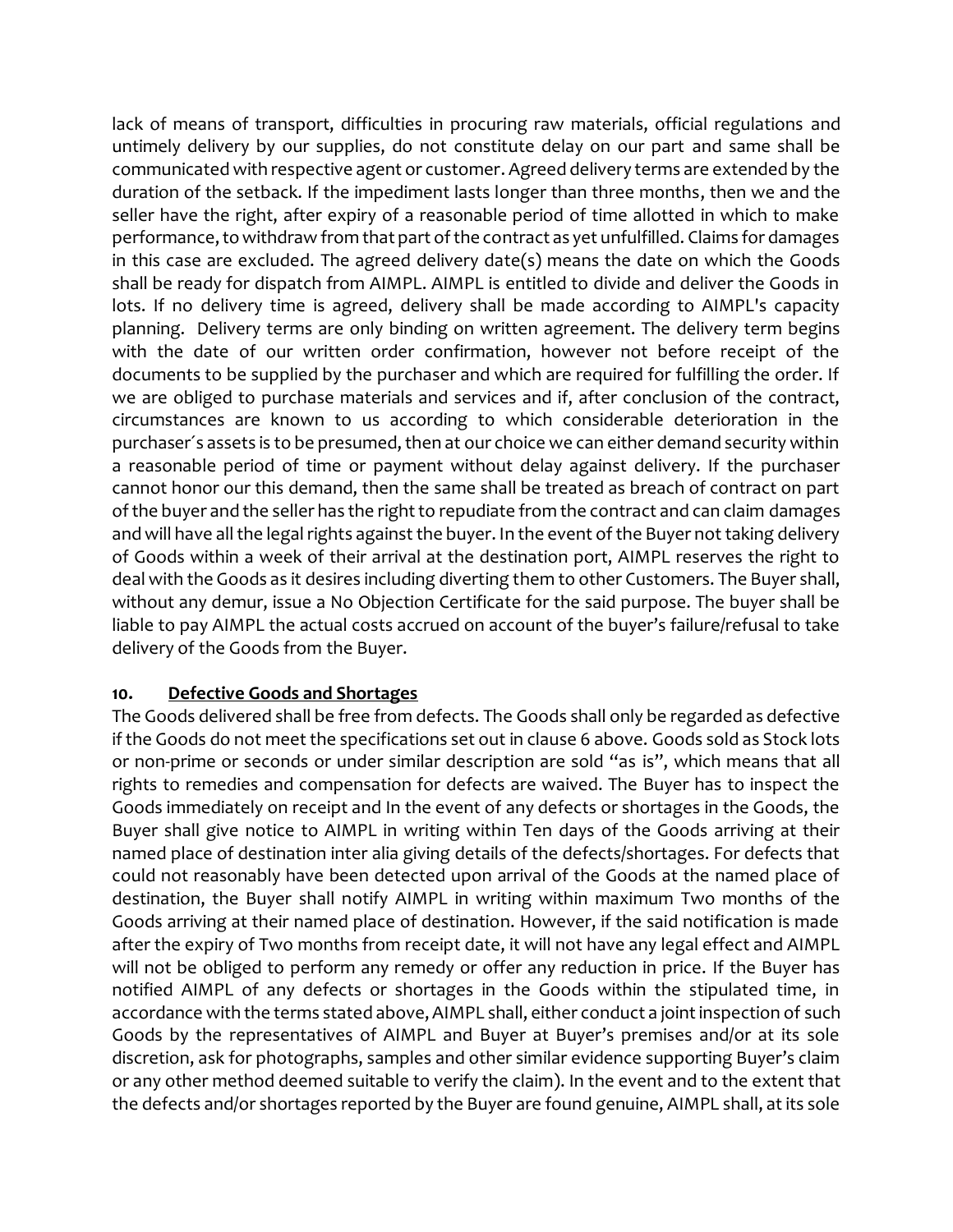discretion and at its own cost and within a reasonable time frame, fulfill the shortages, replace defectives or offer any reduction in price. Defective Goods shall be handed over to AIMPL immediately on acceptance of the Buyer's claim by AIMPL. Apart from the remedies and compensation expressly set out in these Conditions or the Agreement the Buyer is not entitled to any other compensation or remedies with respect to any defect or shortage in the Goods.

## **11. Force Majeure**

Neither party shall be liable for delay in performing or failure to perform its obligations if the delay or failure results from an impediment outside its reasonable control such as pandemic, war, terrorism, fire, explosion, cyclone, flooding or other extreme weather, major machine break down, strikes, lockouts and other labor disputes, trade disputes, power shortages, refusals to grant licenses. If there is any delay in performing our supply obligations on account of shortage of raw materials or late supply of raw materials from the supplier, then in such event the AIMPL shall not be held responsible for any breach of contract or otherwise liable for any failure or delay in performance, whether in whole or part, due to this force majeure event. Delay or failure due to such impediment shall not constitute a breach of contract, with the effect that the affected party is relieved from liability and all contractual claims against it in respect thereof. The time for performance shall be extended by a period equivalent to that during which performance is so prevented. If such a delay or failure persists for more than three months, either party shall be entitled to terminate the Agreement in respect of Goods not yet dispatched. In the event of such a termination, neither party will be entitled to any compensation, but any prepayment for Goods not dispatched shall be refunded. Nothing in this clause shall excuse the Buyer from its liability to make payments. The party claiming to be affected by Force Majeure will notify the other party in writing without delay on the intervention and on the cessation of such circumstance. Further, any loss incurred on account of change in price due to any pandemic, natural calamity or due to any human act, then in such scenario the loss shall be borne by both the buyer and seller equally.

## **12. Retention of title**

- a. The seller shall holds the title to the Goods delivered until the Buyer has made full payment for the Goods.
- b. The seller will title to the Goods delivered until the Buyer has made full remittance of all other payments due from the Buyer to seller.
- c. Until the title passes, seller has the right to recover any Goods in the Buyer's possession or control to which it holds the title and seller is hereby given the right to enter any land or building where the Goods are stored to collect such Goods.
- d. If the Buyer processes the unpaid Goods into/or to form part of a new object, seller is granted title to the new object proportionate to the value of the unpaid Goods in the new object until such time as it has received full payment for the original Goods.
- e. If the Buyer sells any unpaid Goods or any part made from the same, the Buyer hereby assigns to seller a proportion of its claim on any third party equivalent to the debt for the unpaid Goods/new object sold.
- f. Each sub clause (a) to (e) above shall have effect as a separate clause and accordingly in the event of any of them being unenforceable for any reason the others shall remain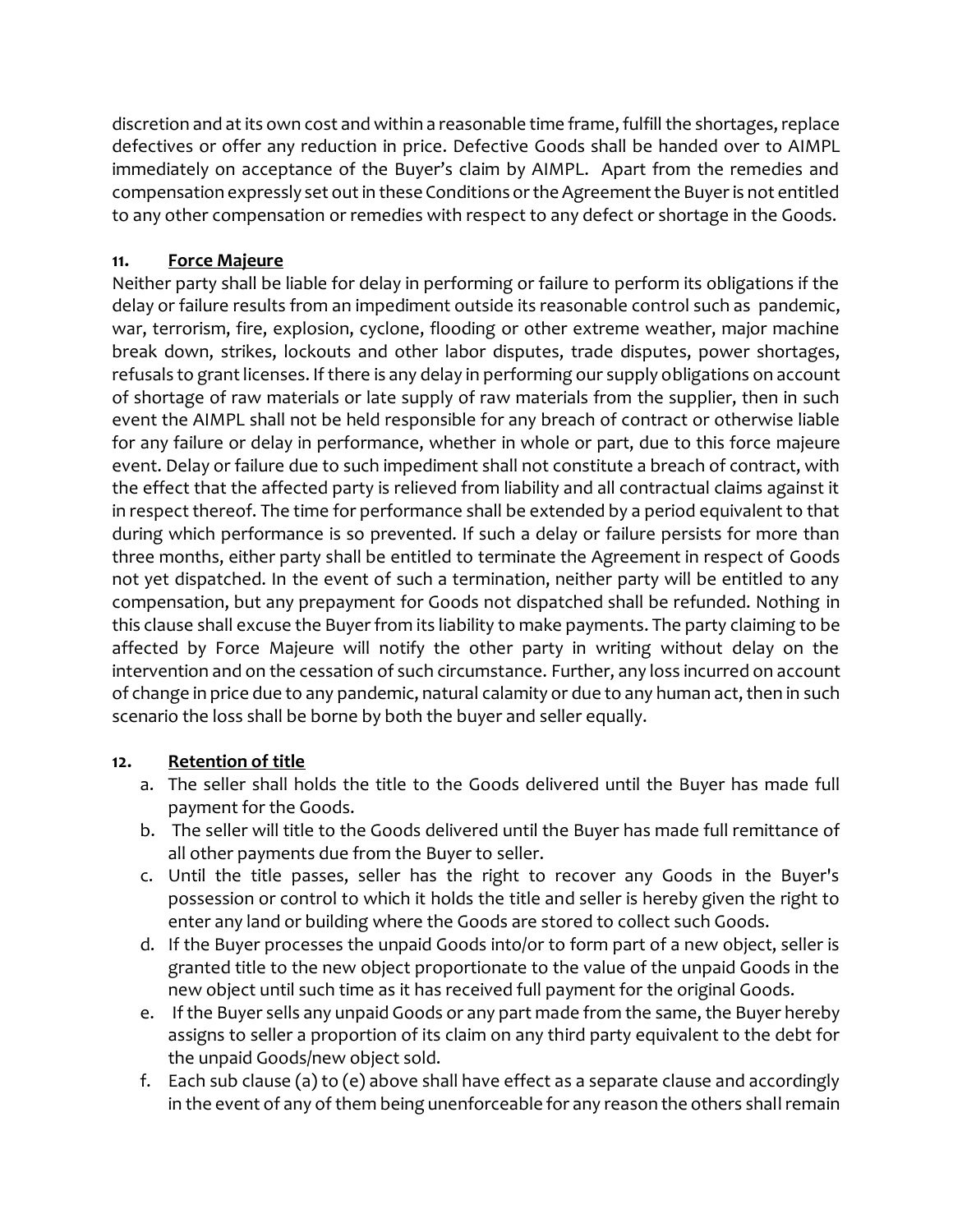in full force and effect.

### **13. Governing Law**

The Agreement shall be governed by any law for the time being in force in India.

## **14. Disputes**

Unless provided otherwise in the SC, any dispute, controversy or claim arising out of or in connection with the Agreement, or the breach, termination or invalidity thereof, shall be resolved by reference to arbitration by a sole arbitrator to be appointed by seller and governed by the Indian Arbitration and Conciliation Act 1996. The venue of arbitration shall be Mumbai and the language of the arbitration shall be English. The courts at Mumbai, India shall have exclusive jurisdiction to determine any question, issue, dispute or claim between the Parties including any application to be made under the Arbitration and Conciliation Act, 1996 as amended and re-enacted from time to time. Notwithstanding the arbitration clause as set out hereinabove, AIMPL shall at its sole discretion be entitled to choose and have recourse to competent courts and execution authorities under the laws of the Buyer's country, or elsewhere, for purposes of collecting debts of the Buyer.

# **15. Limitation of Liability**

The Seller shall not be liable towards the Buyer for any (i) loss of profits, (ii) loss of production, (iii) loss of use, (iv) loss of revenue, (v) loss of contract or opportunity, (vi) loss of goodwill, or (vii) for any other special, indirect or consequential loss or damage or punitive damages of whatever nature and in each case whether or not foreseeable or contemplated by the Seller and/or the Buyer and whether or not based on contract, tort (including negligence), breach of statutory duty or otherwise arising out of, or in relation to, the Agreement. The Seller's aggregate liability for any damage it has caused is limited to the selling price of the Goods paid by the Buyer. Except for the express provisions of the Agreement, and to the maximum extent permitted by applicable law, the Seller disclaims and excludes all warranties, terms and other conditions, including but not limit to any warranty, term or other condition of merchantability, satisfactory quality, fitness for a particular purpose, correspondence with description or noninfringement, in each case whether implied by statute, common law, custom, collaterally or otherwise. The Goods are supplied strictly on the terms that the Buyer has satisfied itself of the suitability of the Goods for the Buyer's intended purpose. In any event, AIMPL's liability for any loss or damage, due to any proven defect in the Goods or otherwise proved to be due to AIMPL's failure, shall not exceed the net cost of the Goods supplied and/or valued at the time of the supply. In any event, AIMPL's liability for any loss or damage, due to any proven defect in the Goods or otherwise proved to be due to AIMPL's failure, shall not exceed the net cost of the Goods supplied and/or valued at the time of the supply. The Goods are supplied based on agreed Incoterms as defined under Incoterms 2010. AIMPL is not liable for any extra charges levied by the shipping line or local authorities at the destination that are not covered explicitly under Incoterms 2010. We will abide to incoterms of the sales contract which was agreed between the buyer and the seller and seller won't be liable for any expense / duty / storage / loading / Unloading charges at destination port. In case ocean freight increases abnormally, AIMPL has the right to charge the difference in ocean freight to the buyer or